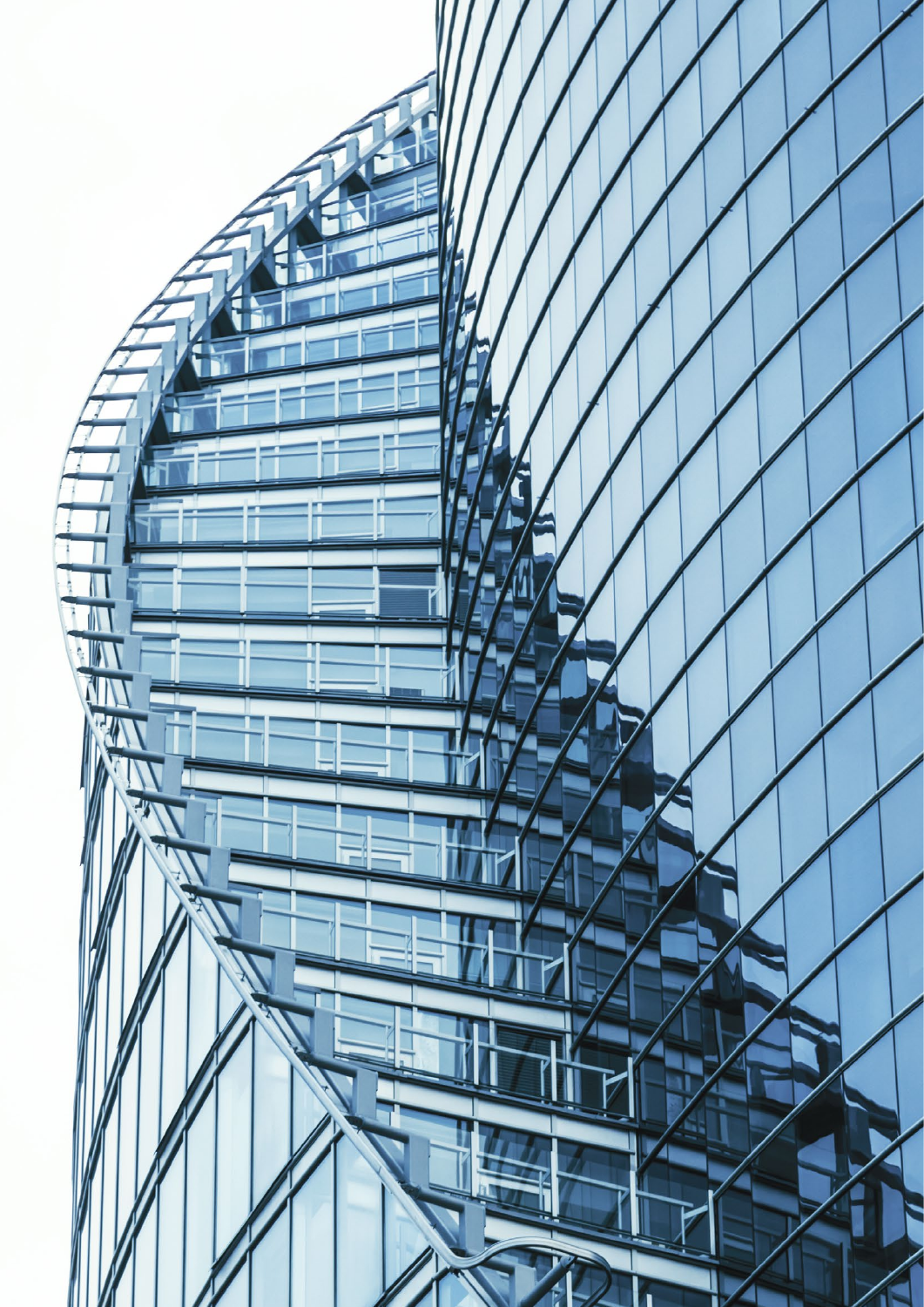4.

# ACCESS TO FINANCE

Andrejs Jakobsons & William Schaub Ramona Rupeika-Apoga & Irina Solovjova

Every economy has three potential sources of growth:

- An increase in the size of the labour force and/or more advanced job skills;
- Investment in more advanced manufacturing equipment;
- Innovation, or the creation of new products, using the existing labour force and manufacturing equipment.

For a number of years, 'innovation' has been the European Union's new "mantra". Latvia has fully adopted the idea of setting innovation programmes as the central goal of economic policy, as confirmed by the National Development Plan. As a result, insufficient attention has been paid to other means of encouraging growth, and in particular to one of the conditions most specifically important to Latvia, i.e. capital accumulation.

In the realm of global technology, the majority of Latvia's enterprises are not considered to be direct competitors to American companies or those from other



<sup>1</sup> World Bank. 2015. *Data bank*.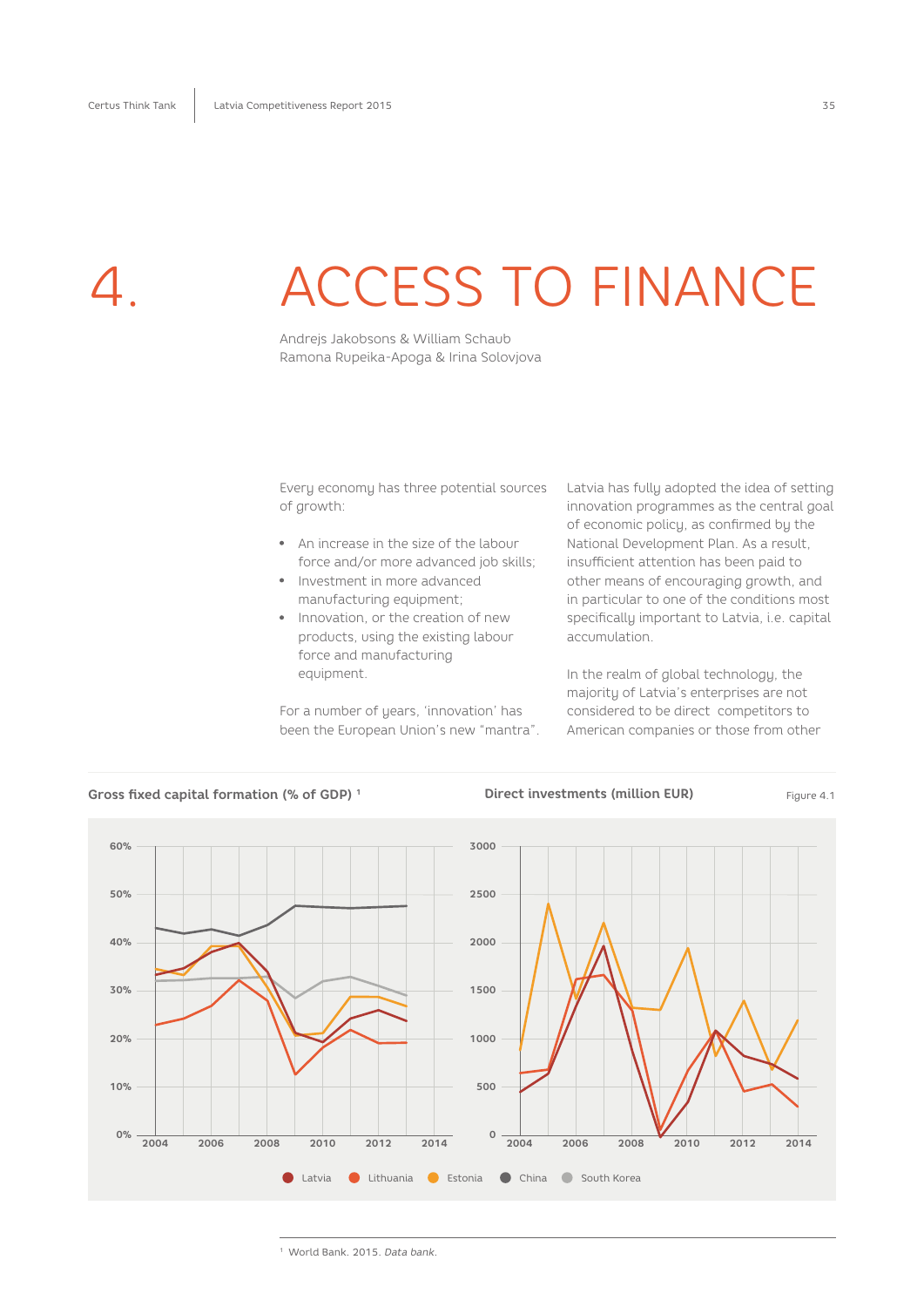European Union member states. Instead, the challenge facing Latvian industry is to learn to produce products which more developed countries have invented and are already manufacturing, and to move further up the complexity ladder of such products. Investment in physical capital is a significant element of this process.

Investment in Latvia reached a peak in 2007 and then fell sharply to 19% of GDP in 2010, before rising again to 25% of GDP in 2012. However, in 2013 and 2014, there was a significant reduction in the volume of investment. For the last three years, the volume of foreign direct investment has continued to fall.

# 4.1. Lending to enterprises

Overall trends, judged from the perspective of the banking system, show that, since 2008, there has been a significant reduction in the volume of loans issued (from EUR 21 billion at the end of 2008 to EUR 12.5 million in 2015). When it comes to the issue of loans to businesses, the trends are similar. During the past six years, the total volume of loans issued has gradually declined, which has a knock-on affect on the volume of investments.

In Figure 4.2, information is collated about the total volume of investments in Latvia, as well as the balances of bank loans issued to businesses. In the majority of the sectors reviewed, there has been a reduction in the volume of issued loans. The only exceptions to this trend worth







<sup>2</sup> CSB 2015, FCMC 2015. No data included about the real estate sector, because the decline in its volumes and trends after end of the lending boom would preclude adequate assessment of lending volumes and trends in other sectors.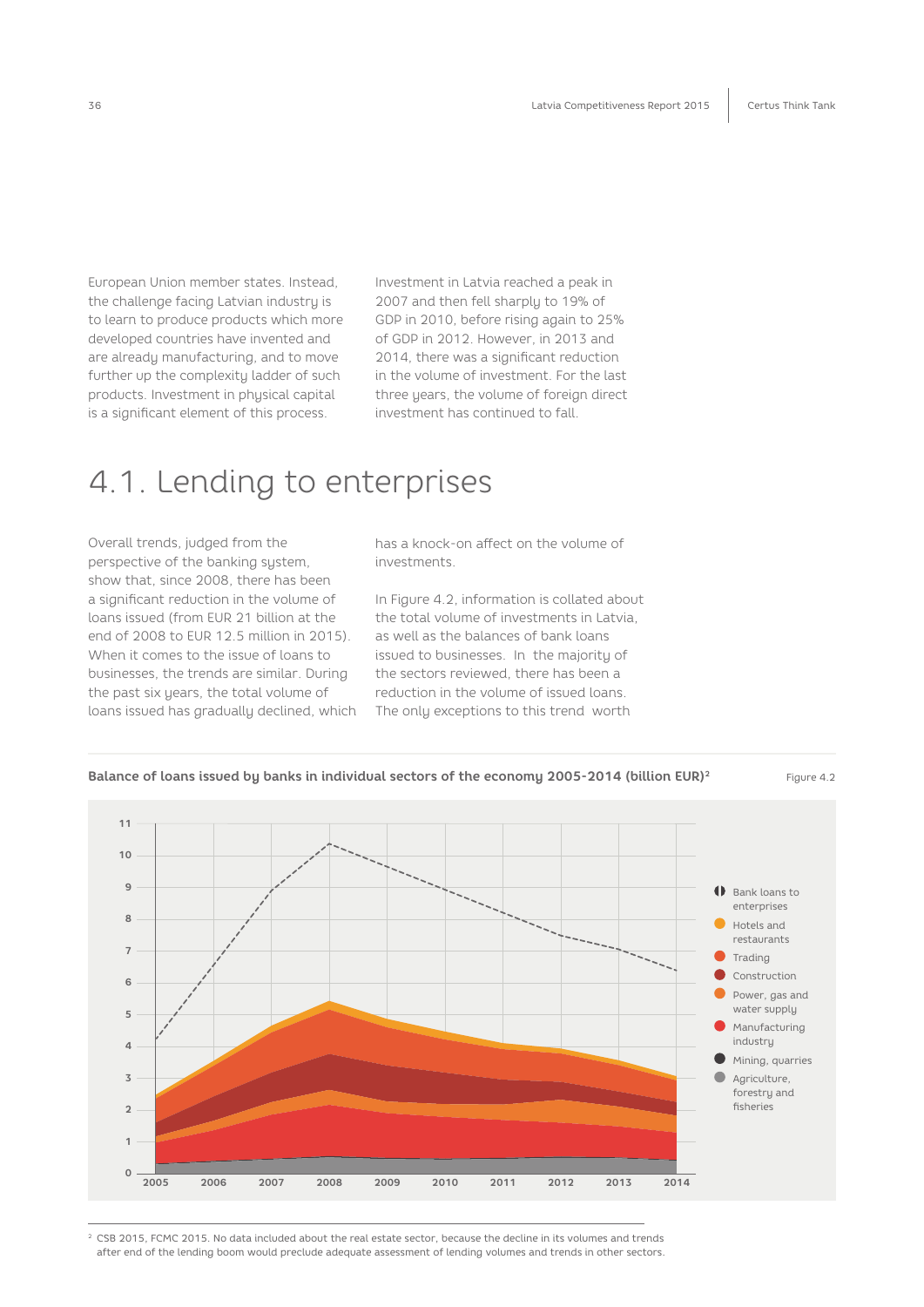#### **Newly issued loans to enterprises and investments, breakdown by sector 2011-2014 (million EUR)2**



mentioning are the power, gas and water supply sectors, in which the balance of issued loans has actually increased, compared with the corresponding level in 2007-2008, as well as the agriculture, forestry and fisheries sectors, where the volume of lending has remained quite stable during the past decade. With the exception of these sectors, we are left to

conclude that lending trends are quite unfavourable.

The situation is contradictory. Banks have the financial resources, interest rates are at an all-time low, but banks' loan portfolios are contracting. Do enterprises not want to invest or do banks not want to lend?

# 4.2. Lending in Latvia

This study uses three instruments to study bank lending in Latvia. First, an exclusive data-set developed by Vjačeslavs Dombrovskis and colleagues at the Stockholm School of Economics in Riga's TeliaSonera Institute between 2008-2011. This survey of innovative business in Latvia (SIBiL) tracks the

development of over 1,200 small and medium-sized enterprises in the (SME) manufacturing sector from 2008 to 2015. Secondly, in-depth interviews with board members of Latvia's four biggest banks. Thirdly, case-study analysis of the experience of the timber industry.

<sup>2</sup> CSB 2015, FCMC 2015. No data is included about the real estate sector, because the decline in its volumes and trends after end of the lending boom would preclude adequate assessment of lending volumes and trends in other sectors.

Figure 4.3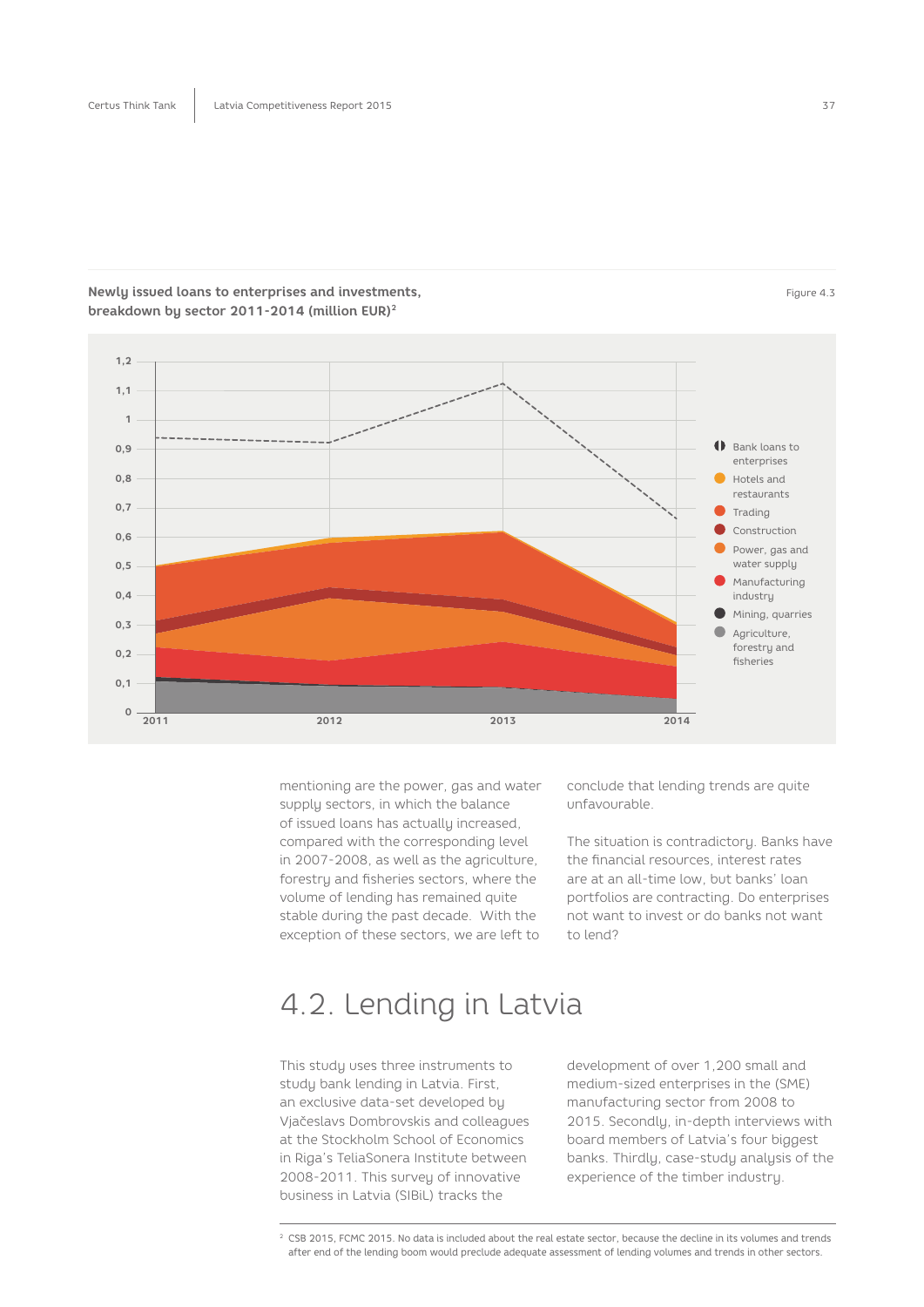### SIBiL data

In order to understand the trends observed in Latvia since 2008, we studied enterprises grouped according to size and source of financing. The enterprises were

divided into two categories according to the number of employees and into three categories according to their loan application/receipt status.

#### **Own capital dynamics and turnover growth 2009-2014 (annual average)** Figure 4.4

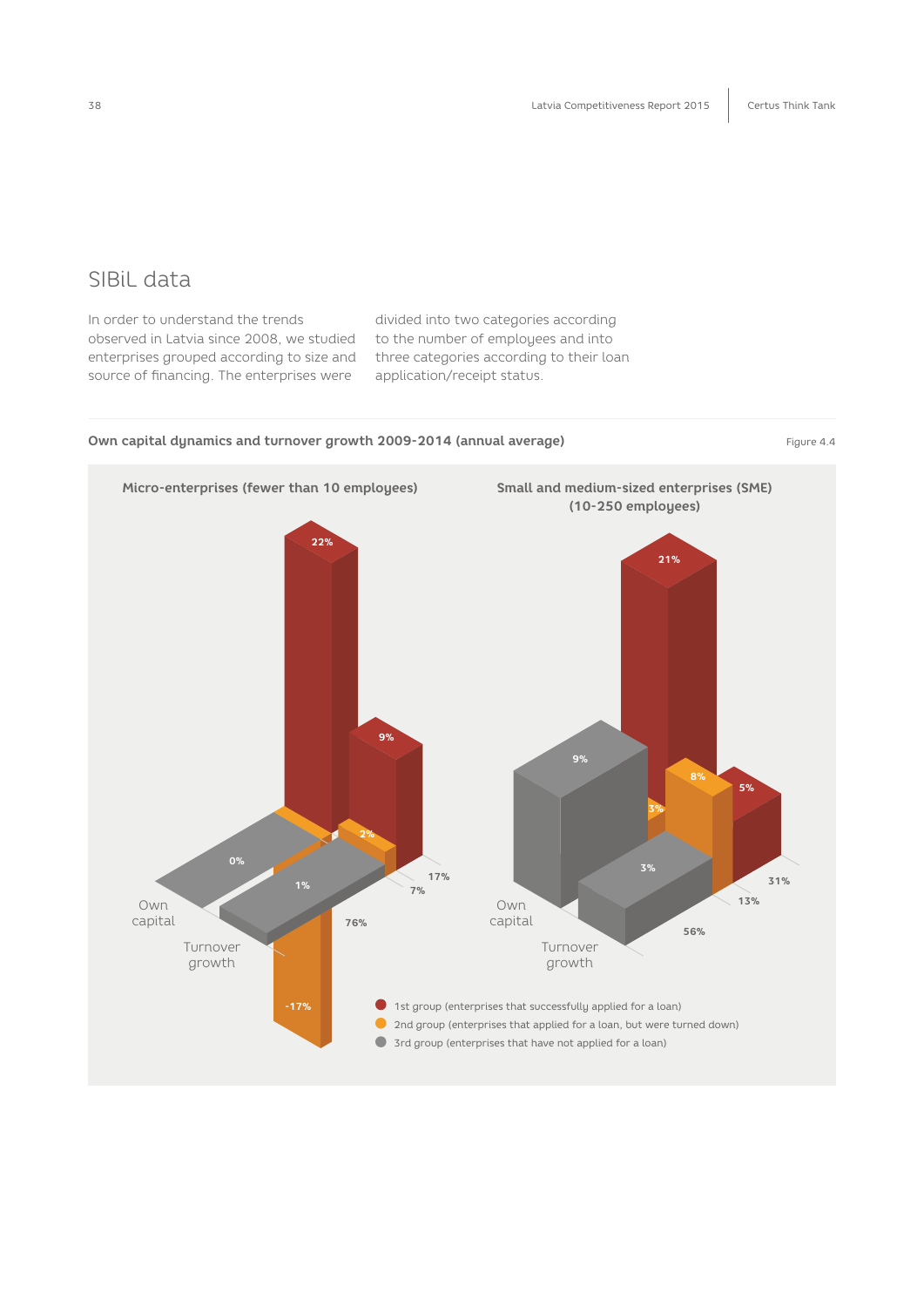### Conclusions

- Most micro-enterprises (63%) and SMEs (49%) do not apply for loans and are not interested in receiving bank loans<sup>3</sup>:
- The majority of enterprises (65% of micro-enterprises and 70% of SMEs) that applied for loans, did so successfully;
- Enterprises that had vailable credit rapidly increased their own capital;

### Interviews with Latvia's banks

During discussions with bank representatives, a range of broader problems which banks and businesses encounter were identified:

- Banks experience low demand for lending, largely because enterprises do not have sufficient capital to qualify for loans. Problems usually arise when an enterprise whose financial indicators have stabilised after the crisis, does not qualify for a loan, because the risk level is still negatively impacted by the drop in indicators during the crisis;
- Decisions regarding corporate loans are highly centralised and the assessment is made based on the financial data submitted and the company's history. At least in relation to SMEs, the situation is rarely assessed *on site*, particularly in the regions. If an enterprise's real situation differs from that depicted in official reports; e.g. if an enterprise avoids pauing tax, this is not taken into account;
- Enterprises that had available credit grew faster than enterprises that did not. From 2009 to 2014, the turnover of micro-enterprises grew by an average of 9% annually, while the turnover of SMEs rose by an average of 5% annually. By way of comparison – enterprises, which showed no interest in bank loans, reported a much smaller increase in turnover: in the case of microenterprises, only 1% annually, and in the case of SMEs, 3% annually.
- At the same time, competition between banks for the business of Latvia's 100 biggest companies is very high, which means that companies in this group enjoy easy and advantageous access to financial resources, compared with SMEs and micro-enterprises. *The example of Latvijas Finieris*, one of Latvia's biggest and most successful enterprises illustrates this situation (see Case 4.1);
- Banks believe that their role in issuing loans to start commercial operations is quite small, because of problems in assessing risk and potential return on investment, therefore other sources of funding will continue to be more important in this segment;
- The large shadow economy that reduces enterprises' legal cash flow, on the basis of which decisions are made about the issue or non-issue of loans;
- Problems related to insolvency proceedings, as well as the slow and complicated review of cases in courts increase lending risks and the real price of credit for enterprises.

<sup>&</sup>lt;sup>3</sup> Moreover, when companies were asked whether they had recently experienced a situation in which they required credit, but they did not apply for one, because they were concerned that the bank would reject their application, only 12% of SMEs, which did not apply for a loan, replied in the affirmative. The most affirmative answers to this question were made bu micro-enterprises (17%). Bearing in mind the aforementioned factors, one can contend that 49% of all SIBiL SME respondents and 63% of the micro-enterprises surveyed were not interested in bank loans.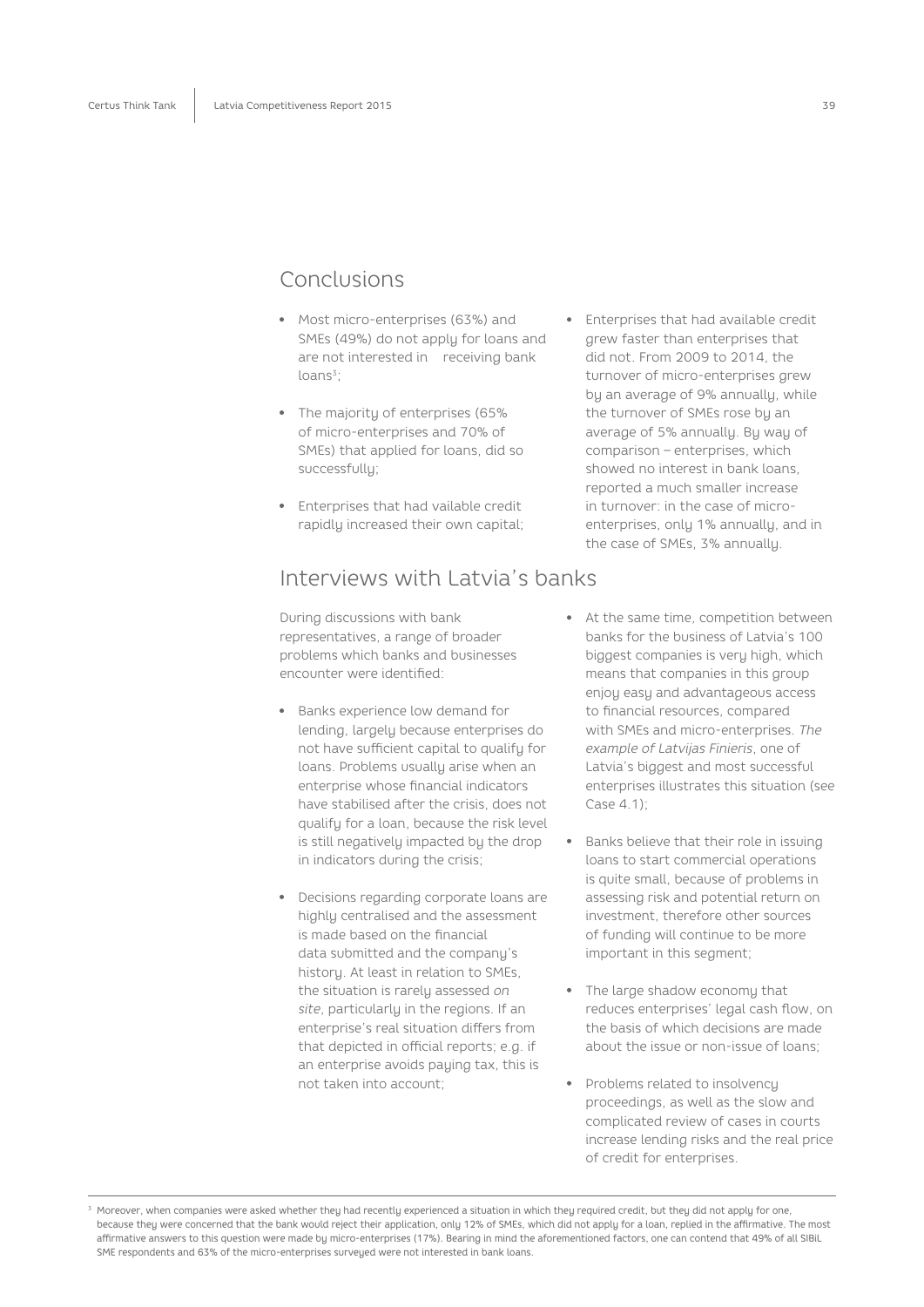#### **LATVIJAS FINIERIS**

Jānis Ozoliņš

*Latvia's Finieris* is Latvia's leading wood manufacturing holding company, which mainly specialises in manufacturing plywood. It employs 2,400 employees or approximately 8% of all those employed in the timber industry. *Latvijas Finieris*' consolidated turnover in 2012 reached EUR 194 million and has increased by approximately 5% since 2013. Its turnover has increased by 40% since 2005, proving that *Latvijas Finieris*' financial indicators are excellent and that it enjoys stable long-term growth. These financial indicators unquestionably make *Latvijas Finieris* an attractive client for banks.

From 2005 to 2014, the value *Latvijas Finieris*' fixed assets on its balance sheet rose 2.3 times, reaching EUR 181 million. The company used its own financial resources to establish its fixed assets.

Between 2006 and 2008, it rapidly increased the balance sheet value of its fixed assets (2.4 times), a process financed with bank loans (the value of its borrowings from credit institutions increased 7.3 times, exceeding EUR 90 million). The main financier of these

long-term investments is *DNB Banka*, but individual loans were also taken out with *Swedbank* and *SEB Banka*. Since 2009, the maximum loan sum received from credit institutions on an annual basis has been reduced to an average 14%, as the company rapidly reduced its debt obligations.

According to the management statement in its 2014 financial report, the company's set priorities are to increase the volume of plywood manufacturing, as well as to increase the value of products and labour efficiency. To attain these objectives, *Latvijas Finieris* plans to invest EUR 280 million by 2020.

In order for *Latvijas Finieris* to implement its plans, it requires bank loans, but even in the case of *Latvijas Finieris*, banks are reluctant to fixed term loans for a period exceeding three years. In turn, the banks say that the main reason for this is the problem of *long money*. Banks' main source of financing is deposits with short repayment terms, which are subsequently used to fund enterprises. A small portion of *long money is used by banks* to finance mortgage loans.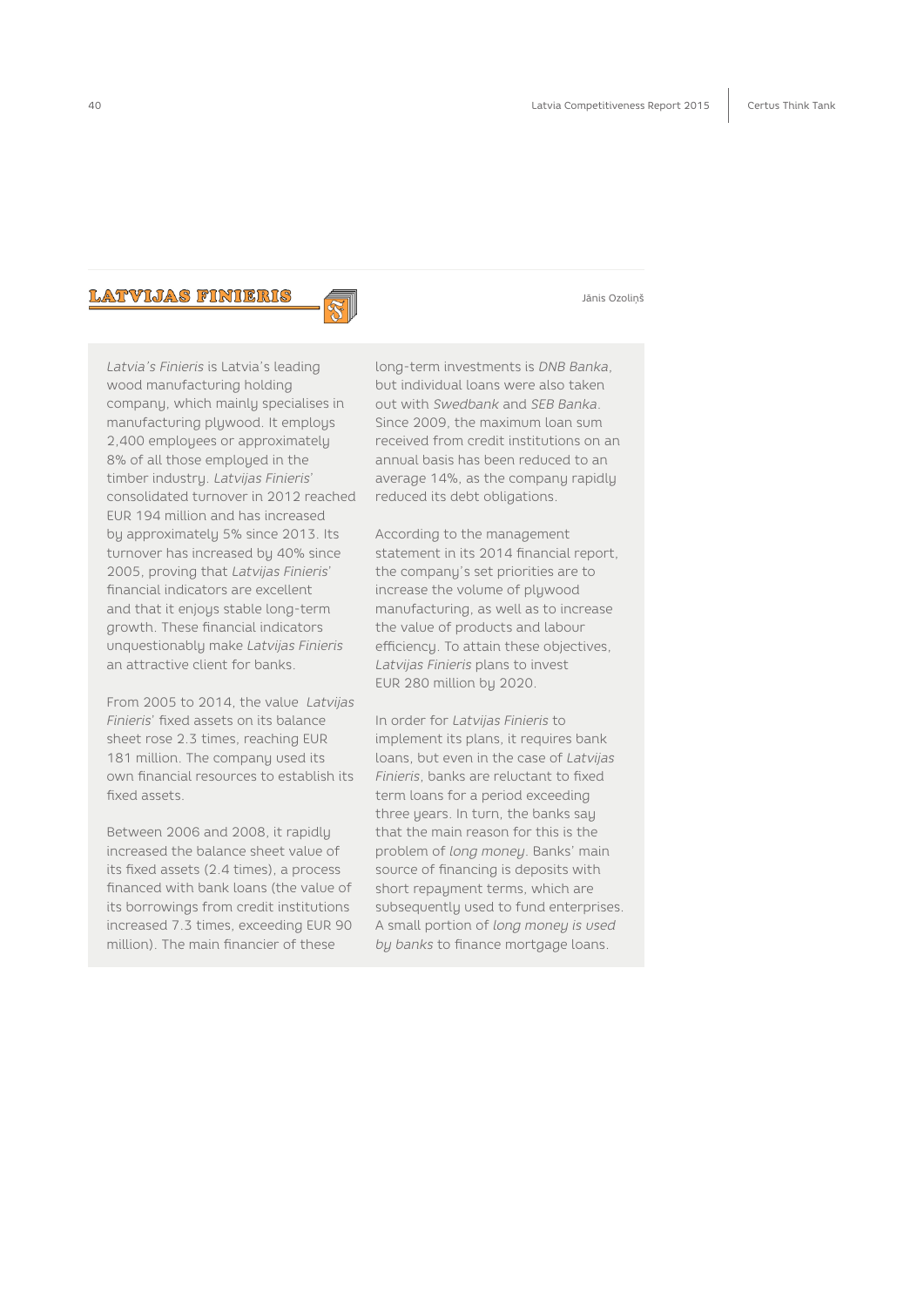# Norvik Banka

One of the main reasons why banks have become more reluctant to issue loans is undoubtedly related to the impact of bad loans. Insolvency administrators have played a central role in cases involving an inability to repay loans. One of the most salient examples is *Norvik Banka's* experience of insolvency proceedings, which, in the bank's opinion, allowed *Uzņēmumu Grupa* (SIA *WINERGY* and its subsidiaries) to execute a swindle that resulted in the bank incurring losses of over EUR 10 million.

The bank issued loans to various corporations for the purchase of wind generators and other purposes. Suspicious activity resulted in the launch of an investigation into the use of the money, as a result of which it was ascertained that the financing was not used for the specified purpose. *Norvik Banka* commenced efforts to recover its money, but encountered a well-planned fraudulent scheme comprised of the following steps:

*Uzņēmumu Grupa* took out fictitious credit obligations in the amount

of EUR 35 million, before initiating unjustified legal protection and insolvency proceedings, in which decisions regarding *Uzņēmumu Grupa's* assets were entrusted to its self-appointed insolvency administrator;

- *Uzņēmumu Grupa* provided misleading information, fraudulent bookkeeping entries and signatures;
- The borrower's fixed capital was increased, thus reducing the bank's capital shareholding to 7%;
- New companies were established in the form of SIA *Arsenal* and SIA *Ošmaļi*, to which *Uzņēmumu Grupa's* most valuable assets and liabilities were transferred, upon the commencement of insolvency proceedings for the newly established enterprises;
- Ignoring the asset freezes imposed on *Uzņēmumu Grupa*, creditors' pledges were registered in relation to the new assets, in order to keep the flow of finances moving.

The problem of the availability of credit mainly exists in relation to financing the investments of small and medium-sized enterprises. The main reasons are: the activities of enterprises related to the shadow economy (which reduces the credibility of financial data), the excessive likelihood of the non-repayment of debt obligations (using insolvency proceedings) and torturously slow and inefficient recovery of *bad loans* (slow review of cases in court).

There is little likelihood that significant and rapid progress will be made in the area of combating the shadow economy or in the legal realm. Therefore, the focus should be on solutions that can be implemented in practice during the next two years and which will improve the availability of funding for enterprises. We propose three courses of action.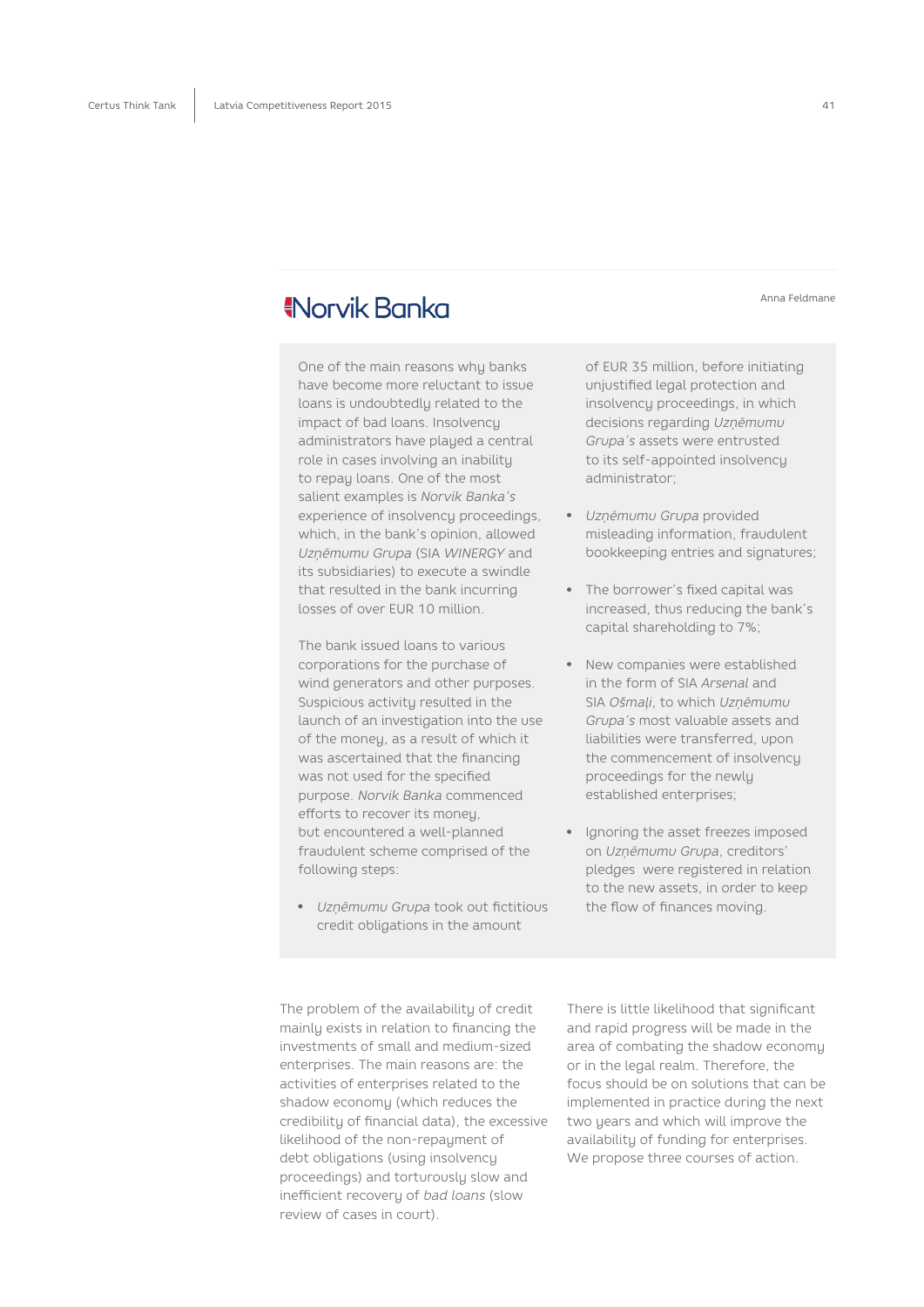#### Action **1**

# Use of reinvested profits by SMEs

The use of operating profits for investment can serve to improve the competitiveness of a business, thus enabling it to achieve better long-term results. At present, in Latvia, several corporate income tax incentives are in place that indirectly stimulate an improvement in the enterprise's efficiency, but some of these are primarily geared towards bigger enterprises.

SMEs, and micro-enterprises in particular, have problems with access to financing. Evidently, the most frequently used source of financing is an enterprise's own profits. The state can stimulate investment by not imposing corporate income tax (CIT) on profits reinvested by micro-enterprises and small and medium-sized enterprises.

In Estonia, this system has successfully operated for a decade and a half. The 2000 law is easy to understand and administer. Reinvested profits are subject to a 0% corporate income tax rate. After the introduction of the 0% rate, there has been a rapid increase in the amount of corporate income tax collected – rising from 0.72% of GDP in 2001 to 1.78% of GDP 2004.4 Waiving CIT on profits reinvested by small and medium-sized enterprises will improve access to bank loans, because enterprises will no longer be motivated to manipulate the

declaration of profits, in order to avoid payment of taxes.

In Latvia, this problem is particularly relevant for small enterprises, due to the CIT advance calculation model. Declaration of profits will improve the quality and credibility of reports and thus improve access to bank loans. In Latvia, there is a belief that the current benefits to those enterprises, which invest in fixed assets, are sufficient to stimulate investments. A speeded-up sustem of writing off manufacturing equipment, using a ratio of 1.5 (this provision in the existing law is due to be in place until 2020), is already in place. However, this system helps those enterprises, which already have access to investment funding. An accelerated depreciation sustem does not reduce the motivation not to declare profits to avoid pauing taxes.

Not taxing reinvested profits with corporate income tax could resolve the problem of limited access to investment financing faced by SMEs. The solution would be to apply this break to small and medium-sized enterprises, concurrently retaining the available corporate income tax breaks for larger investments. This approach would be *fiscally neutral*, even increasing government revenue in the medium term.

#### Action **2**

# Financing via the stock market

An enterprise can also attract resources via the stock market, e.g. by issuing shares and bonds. By issuing publicly traded shares, the enterprise concurrently undertakes to publish detailed operating

reports, in accordance with the legislation currently in force. To date, there have only been isolated instances of Latvian businesses attracting financing by issuing shares on the stock market.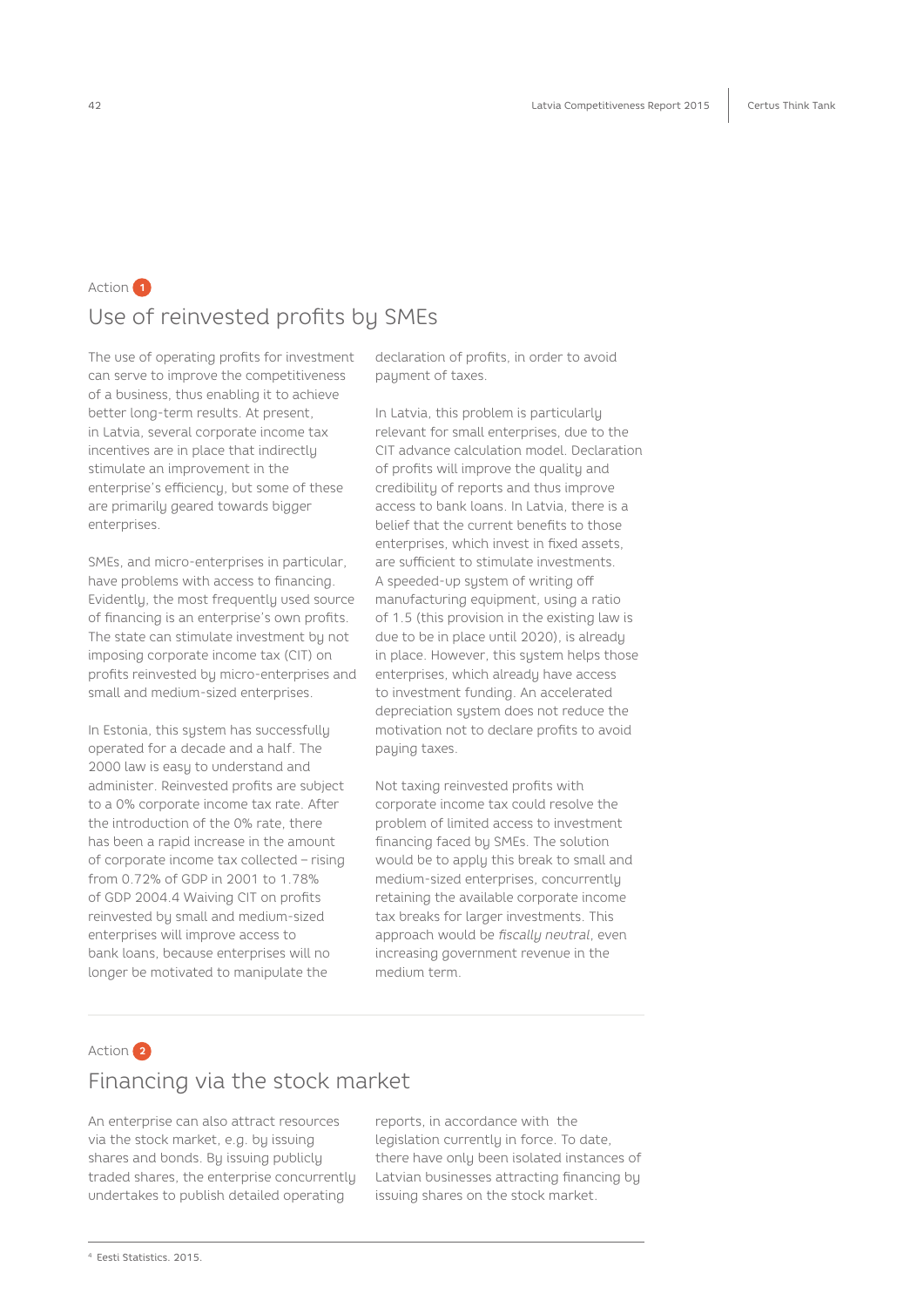One example worth mentioning is the emission of shares by *SAF Tehnika* in 2004.

An enterprise can also issue publicly traded bonds. Some Latvian enterprises have implemented this procedure successfully. In recent times, the most prominent example is Latvenergo, which has attracted funding worth EUR 180 million in this manner. The biggest volume of bonds, worth over EUR 640 million, has been issued by *ABLV Bank*. Bonds have also been issued by other banks such as *Rietumu Bank*, *Baltic International Bank*, as well as enterprises related to the pay-day loan sector. Bond issues are not common practice, because the related costs are quite high.

Attracting financing via the stock market is common practice in the United States and in other countries with developed stock markets. In recent years, steps have been taken in the European Union to encourage more active use of securities. For example, at the end of 2014, the European Central Bank launched a programme, under the auspices of which asset-backed securities are bought with the objective of diversifuing sources of bank funds and stimulating the issue of

new securities.<sup>5</sup> This is an opportunity to stimulate the provision of credit to Latvia's small and medium-sized enterprises.

In order to implement this, the so-called securitisation is used. Securitisation can take place in relation to a set credit portfolio, which the lender sells on to a specially established corporation that in turn, issues securities, which it sells to investors.<sup>6</sup> Ordinarily, loans of a homogenous nature are chosen that make it easier to assess risk more accurately. As a result of securitisation, the issuer (emitter) of the securities attracts capital and gains a greater ability to obtain new loans. The credit risk as a result of this activity is passed to investors.

Combining securitisation with securities guaranteed with assets, makes it possible to securitize loans to small and mediumsized enterprises, concurrently also guaranteeing securities with the assets of these enterprises, reducing the risk posed to investors. This approach would make it possible to reduce the interest rates at which credit is available to small and medium-sized enterprises. In turn, securities could be sold to pension funds and other investors.

#### Action **3**

### Savings and loan associations

The availability of loans is also hindered by the lack of trust among lenders who believe that borrowers have opportunities not to repay debts, e.g. by means of insolvencu proceedings. Moreover, the review of cases in courts is very slow. In recent years, Latvia's commercial banks have tried to optimise their operations in Latvia's regions, centralising decision-making. However, there is a solution that could ensure greater trust in borrowers among lenders. This is a regional savings and loan association model.

In many countries, savings and loan associations form an alternative network providing payment and financial services, based on the principles of collaboration and providing services that are important to the members of these companies.

<sup>5</sup> *Asset-backed securities purchase programme* (ABSPP).

<sup>6</sup> Special purpose vehicle or SPV.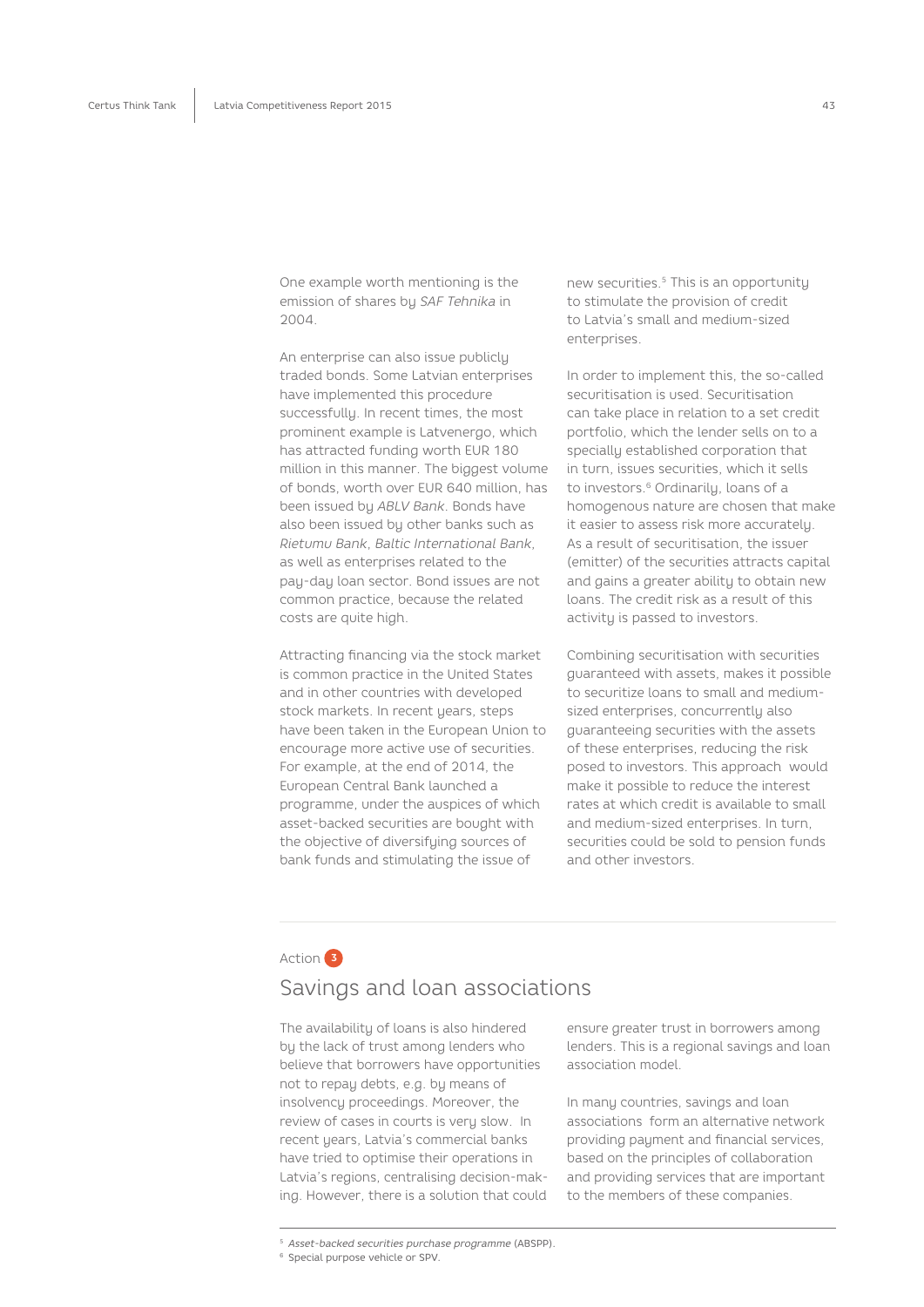Usually, these have been formed as an alternative to the banking sector, but, over the course of time, in a number of countries they have secured an important place in the country's financial system. For example, in the USA and Canada up to 40-50% of economically active citizens are members of savings and loan associations.7

Savings and loan associations have two potential advantages compared with commercial banks:

- 1) It would be much more difficult for borrowers in the regions to *defraud* savings and loan members, who are often their domestic or foreign neighbours;
- 2) When it comes to making a decision about whether or not to issue a loan, a savings and loan association is not only more likely to have a clearer impression of the borrower's financial situation, but will probably also be knowledgeable vis-à-vis the specifics of commercial activity and development in the region in question.

The regulation of savings and loan associations is usually quite flexible, meaning that it is possible to establish them in cities or towns, or even among certain interest groups. For example, exiled Latvians formed several savings and loan associations in the United States and Canada after the Second World War, stimulating the circulation of money within the community.<sup>8</sup>

According to FCMC data, there were 32 saving and loan companies operating in Latvia at the end of the 1st quarter of 2015.9 Their total volume of assets and issued loans is negligible compared with other market players. The volume of assets held by savings and loan associations in Latvia at the end of the 2nd quarter of 2015 was EUR 24 million, while the volume of issued loans was only EUR 17.2

million. In comparison, in percentage terms, this is less than 0.1% of the total bank assets, which exceeded EUR 30 billion in 2015.

In Estonia and Lithuania, the development paths of savings and loan associations has varied. In Estonia, although there are over 20 savings and loan associations, their total volume of assets is small. In the middle of 2015, it amounted to slightly more than EUR 45 million. In recent years, the growth in the volume of assets has been quite rapid, but the distribution and significance of these associations in Estonia is small when compared with total bank assets (EUR 22 billion in the middle of 2015).

In Lithuania, savings and loan associations have developed significantly faster than in Estonia and Latvia. At the end of the first quarter of 2015, the total assets of Lithuania's savings and loan associations amounted to about EUR 630 million or 2.8% of total bank assets. The network of savings and loan associations has been used to implement a "Business Development" project (an Investment and Guarantee Programme for certain target groups – young people aged up to 29 years of age, older people aged over 50 years of age, people out of work and people with disabilities). This approach could serve as one way in which to encourage the development of savings and loan associations, using the most important advantages of savings and loan associations – closer collaboration with members with a mutual interest in the attainment of joint goals.

Promoting the operation of savings and loan associations in Latvia would make a contribution to regional development, improving access to small loans that other lenders do not supply. The potential advantage of savings and loan associations could also be better knowledge of a borrower, who is simultaneouslu also a member of this association.

<sup>7</sup> World Council of Credit Unions. 2014. Statistical Report. *www.woccu.org/documents/2014\_Statistical\_Report*

<sup>8</sup> E.g. the Latvian Heritage Federal Credit Union (USA). *www.latvianheritage.org/ un Latvian Credit Union (Kanāda) www.latviancreditunion.ca* <sup>9</sup> FKTK 2015